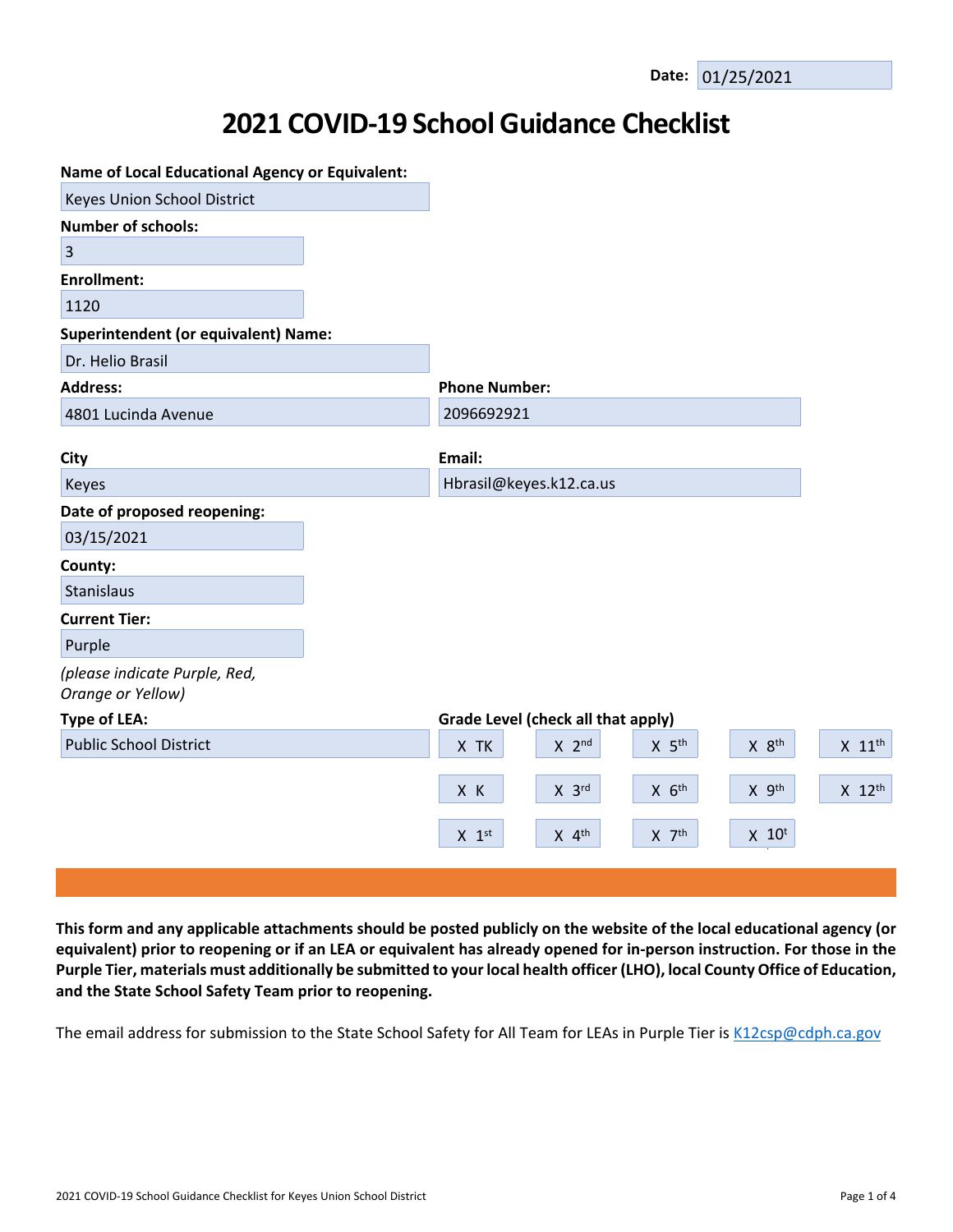LEAs or equivalent in Counties with a case rate >=25/100,000 individuals can submit materials but cannot re-open a **school until the county is below 25 cases per 100,000 (adjusted rate) for 5 consecutive days.**

## **For Local Educational Agencies (LEAs or equivalent) in ALL TIERS:**

X I, Dr. Helio Brasil as superintendent, post to the website of the local educational agency (or equivalent) the COVID Safety Plan, which consists of two elements: the **COVID-19 Prevention Program (CPP)**, pursuant to CalOSHA requirements, and this **CDPH COVID-19 Guidance Checklist** and accompanying documents, which satisfies requirements for the safe reopening of schools per CDPH [Guidance](https://www.cdph.ca.gov/Programs/CID/DCDC/CDPH%20Document%20Library/COVID-19/Consolidated_Schools_Guidance.pdf) on Schools. For those seeking to open while in the Purple Tier, these plans have also been submitted to the local health officer (LHO) and the State School Safety Team.

I confirm that reopening plan(s) address the following, consistent with guidance from the California Department of Public Health and the local health department:

X **Stable group structures (where applicable)**: How students and staff will be kept in stable groups with fixed membership that stay together for all activities (e.g., instruction, lunch, recess) and minimize/avoid contact with other groups or individuals who are not part of the stable group.

Each stable group will have a maximum of 16 individuals organized by grade level.

Please provide specific information regarding:

How many students and staff will be in each planned stable, group structure? (If planning more than one type of group, what is the minimum and maximum number of students and staff in the groups?)

14 maximum students 1 minimum per classroom , 1 minimum 2 maximum teacher/instructional support persons.

If you have departmentalized classes, how will you organize staff and students in stable groups?

By grade levels all together with one teacher-

If you have electives, how will you prevent or minimize in-person contact for members of different stable groups?

No mixing of stable groups. Teaching will be via Zoom. Support staff will provide support via distance learning platform in order to maintain stable groups.

X **Entrance, Egress, and Movement Within the School**: How movement of students, staff, and parents will be managed to avoid close contact and/or mixing of cohorts.



**Face Coverings and Other Essential Protective Gear**: How CDPH's face covering requirements will be and enforced for staff and students.satisfied

- X **Health Screenings for Students and Staff**: How students and staff will be screened for symptoms of COVID-19 and how ill students or staff will be separated from others and sent home immediately.
- X **Healthy Hygiene Practices**: The availability of handwashing stations and hand sanitizer, and how their safe and appropriate use will be promoted and incorporated into routines for staff and students.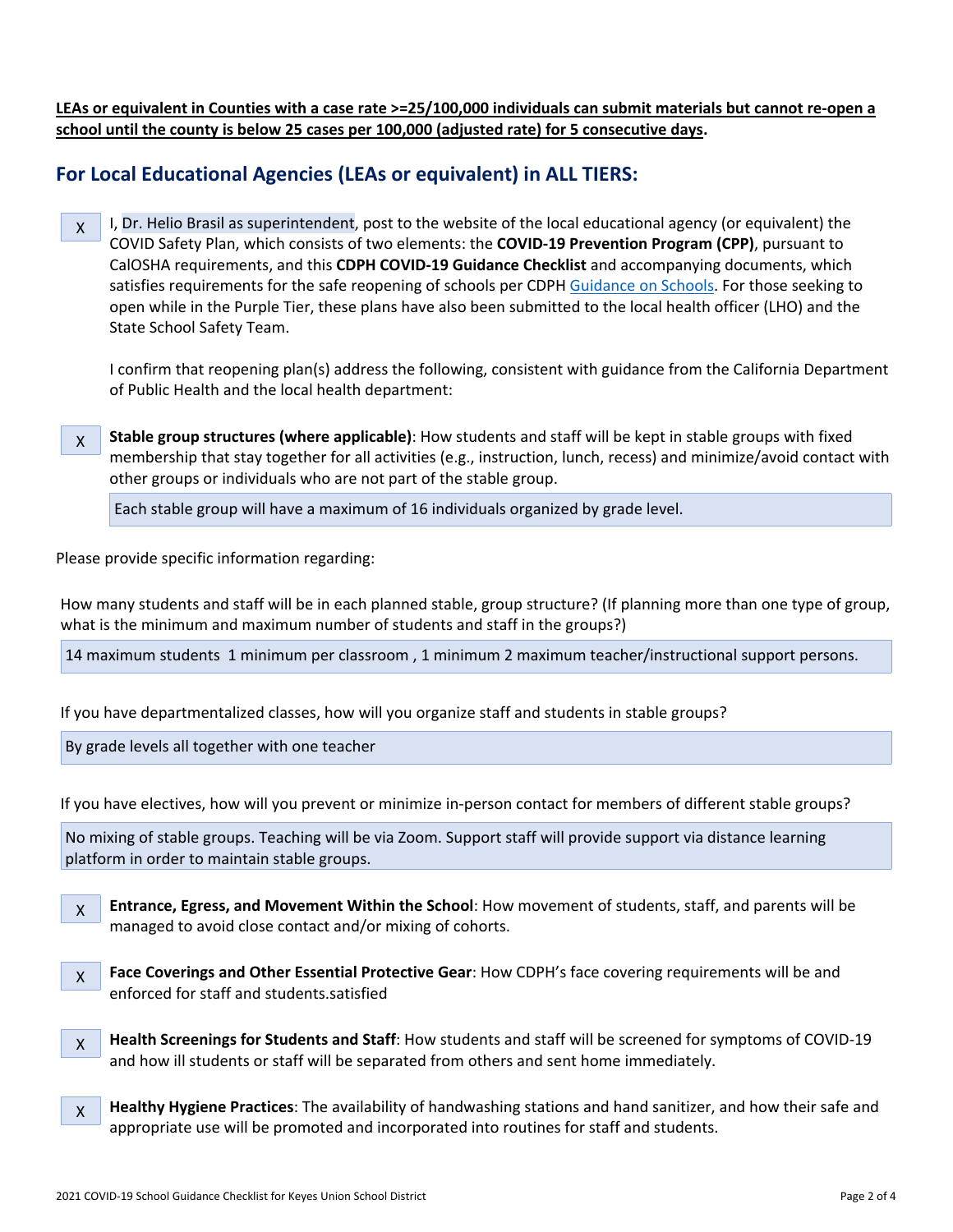| X | Identification and Tracing of Contacts: Actions that staff will take when there is a confirmed case. Confirm that |
|---|-------------------------------------------------------------------------------------------------------------------|
|   | the school(s) have designated staff persons to support contact tracing, such as creation and submission of lists  |
|   | of exposed students and staff to the local health department and notification of exposed persons. Each school     |
|   | must designate a person for the local health department to contact about COVID-19.                                |

X **Physical Distancing**: How space and routines will be arranged to allow for physical distancing of students and staff.

Please provide the planned maximum and minimum distance between students in classrooms.



If this is less than 6 feet, please explain why it is not possible to maintain a minimum of at least 6 feet.

Actual distance spacing will depend on grade level class enrollment numbers. Classroom space may limit the amount of spacing to individuals.

X **Staff Training and Family Education**: How staff will be trained and families will be educated on the application and enforcement of the plan.

X **Testing of Staff**: How school officials will ensure that students and staff who have symptoms of COVID-19 or have been exposed to someone withCOVID-19 will be rapidly tested and what instructions they will be given while waiting for test results. Below, please describe any planned periodic asymptomatic staff testing cadence.

Will adhere to the tier requirements for surveillance as detailed under the Cal OSHA and Health Department. Currently planning every two months as required.

Staff asymptomatic testing cadence. Please note if testing cadence will differ by tier:

Cadence will not differ by tier.

X **Testing of Students**: How school officials will ensure that students who have symptoms of COVID-19 or have been exposed to someone withCOVID-19 will be rapidly tested and what instructions they will be given while waiting for test results. Below, please describe any planned periodic asymptomatic student testing cadence.

We are not planning to test students.

Planned student testing cadence. Please note if testing cadence will differ by tier:

We will not differ by tier.

X **Identification and Reporting of Cases**: At all times, reporting of confirmed positive and suspected cases in students, staff and employees will be consistent with Reporting [Requirements](http://www.doc-tracking.com/screenshots/COVID-19/Case%20Reporting%20by%20Schools%20Directive.pdf).

X **Communication Plans**: How the superintendent will communicate with students, staff, and parents about cases and exposures at the school, consistent with privacy requirements such as FERPA and HIPAA.

X **Consultation**: (For schools not previously open) Please confirm consultation with the following groups